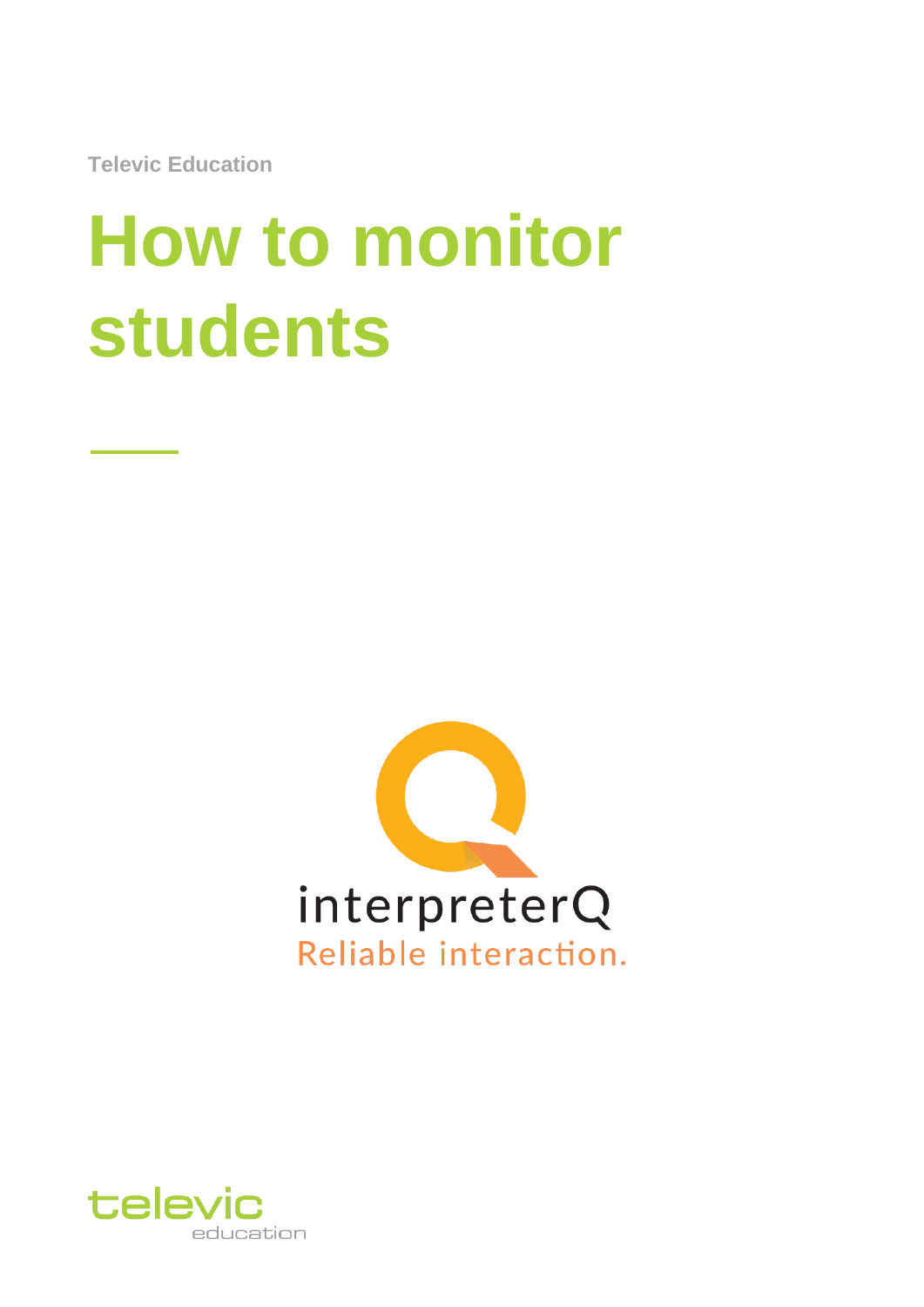#### <span id="page-1-0"></span>**Version**

| <b>Version</b> | <b>Issued by</b><br>Process Owner + date | <b>Reviewed by</b><br>Process Owner(s) +<br>date | Approved by<br><b>Quality Mgt. + date</b> | Valid from |
|----------------|------------------------------------------|--------------------------------------------------|-------------------------------------------|------------|
| 1.01           | XDD.<br>10/01/2019                       | <b>FVB</b><br>10/01/2019                         | <b>FVB</b><br>10/01/2019                  | 10/01/2019 |

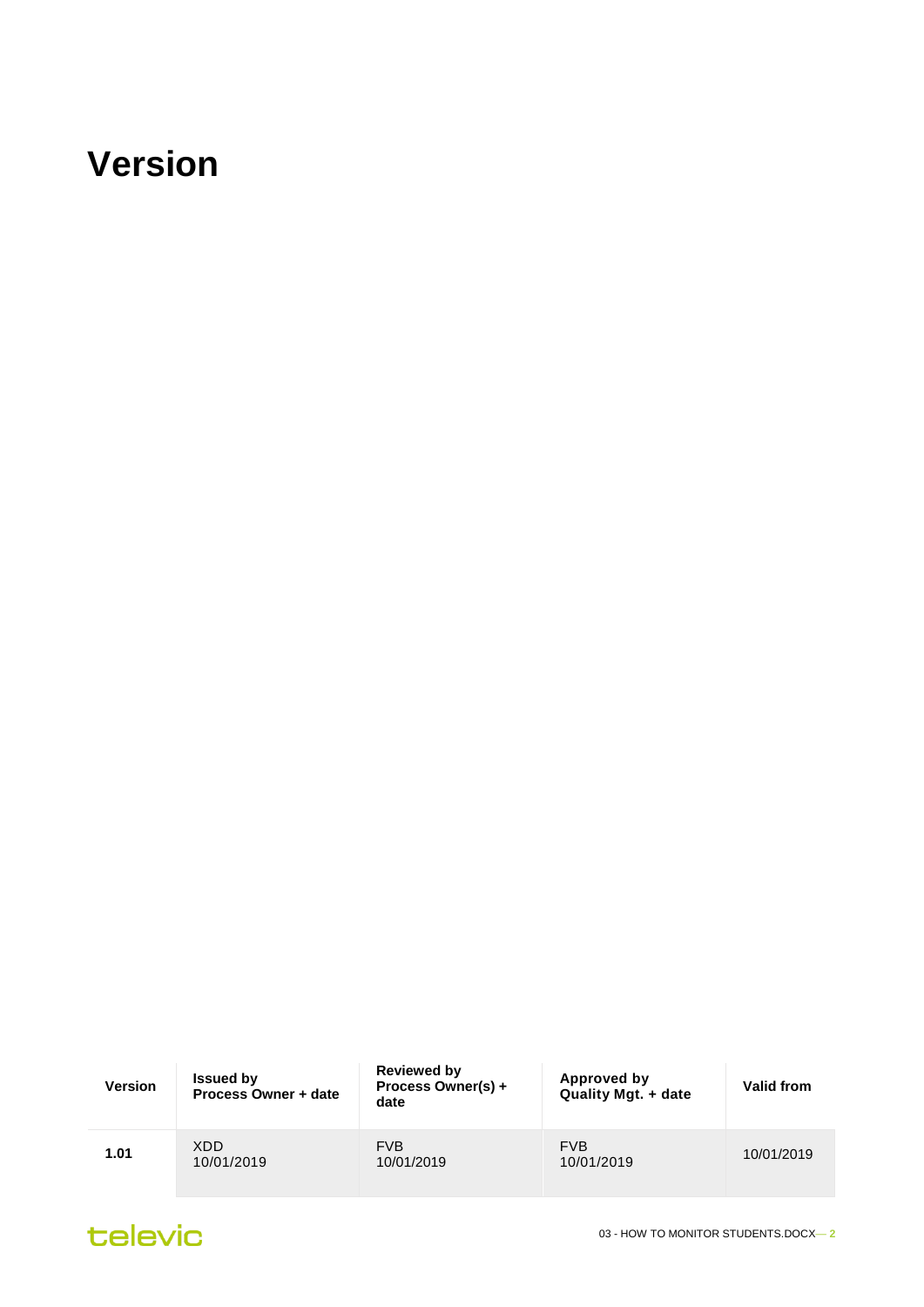#### <span id="page-2-0"></span>**Table of contents**

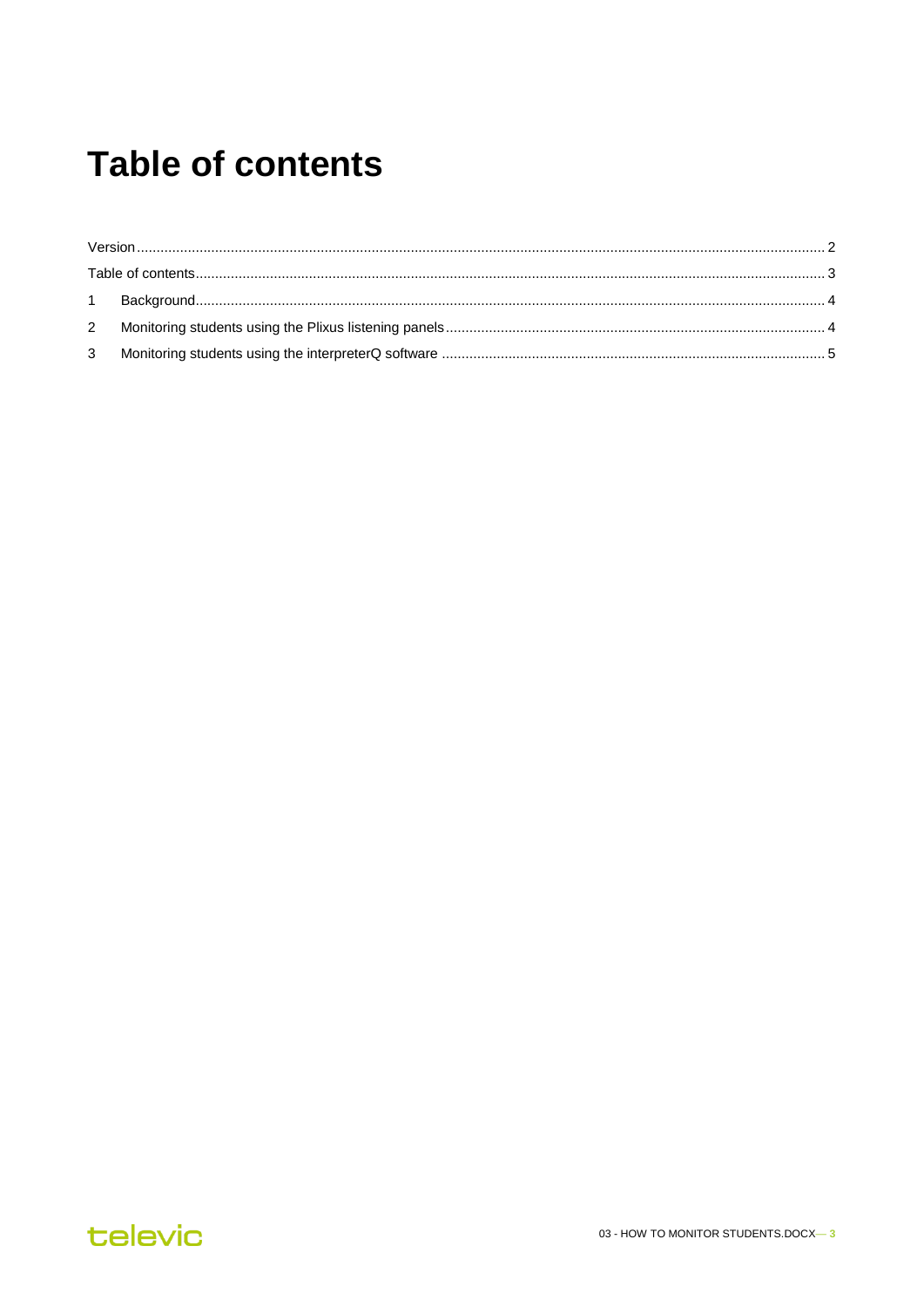#### <span id="page-3-0"></span>**1 Background**

While students are working on an interpretation exercise, you can monitor how they translate the speech. This can be done using the conference hardware (very similar to how a delegate uses the conference system in a real life setup) or using the interpreterQ software (which gives some extra features).

## <span id="page-3-1"></span>**2 Monitoring students using the Plixus listening panels**



A Televic interpreter training system is typically equipped with "dual channel" listening panels. This allows you to **listen to source and translation simultaneously**. Select the "Floor" signal on the topmost selector in order to hear the speech in your left ear. Select a booth on the lower selector in order to hear the translation from that booth in your right ear. The volume for each of both signals can be adjusted separately.

Similarly you can **compare two students** while they are working on the same source speech. Select one booth for the left ear, and another booth for the right ear.

A specific situation occurs when students are working in "**self-study mode**" using the booth PCs. In that case the speech is not streamed on the floor channel, but instead a speech file is being played on each of the student PCs.

**Note**: Read the manual "How to use self study mode" for more details

In this case it is possible to listen both to the booth PC sound and to the student microphone in the booth. To do so, select the channel named "PC" on the upper selector, and the booth number on the lower selector. While a booth channel is "fixed" (always the output of one specific booth), the "PC" channel is "dynamic": as soon as you switch to a new booth on the lower selector, the "PC" channel on the upper selector will automatically change to the PC sound of that new booth.